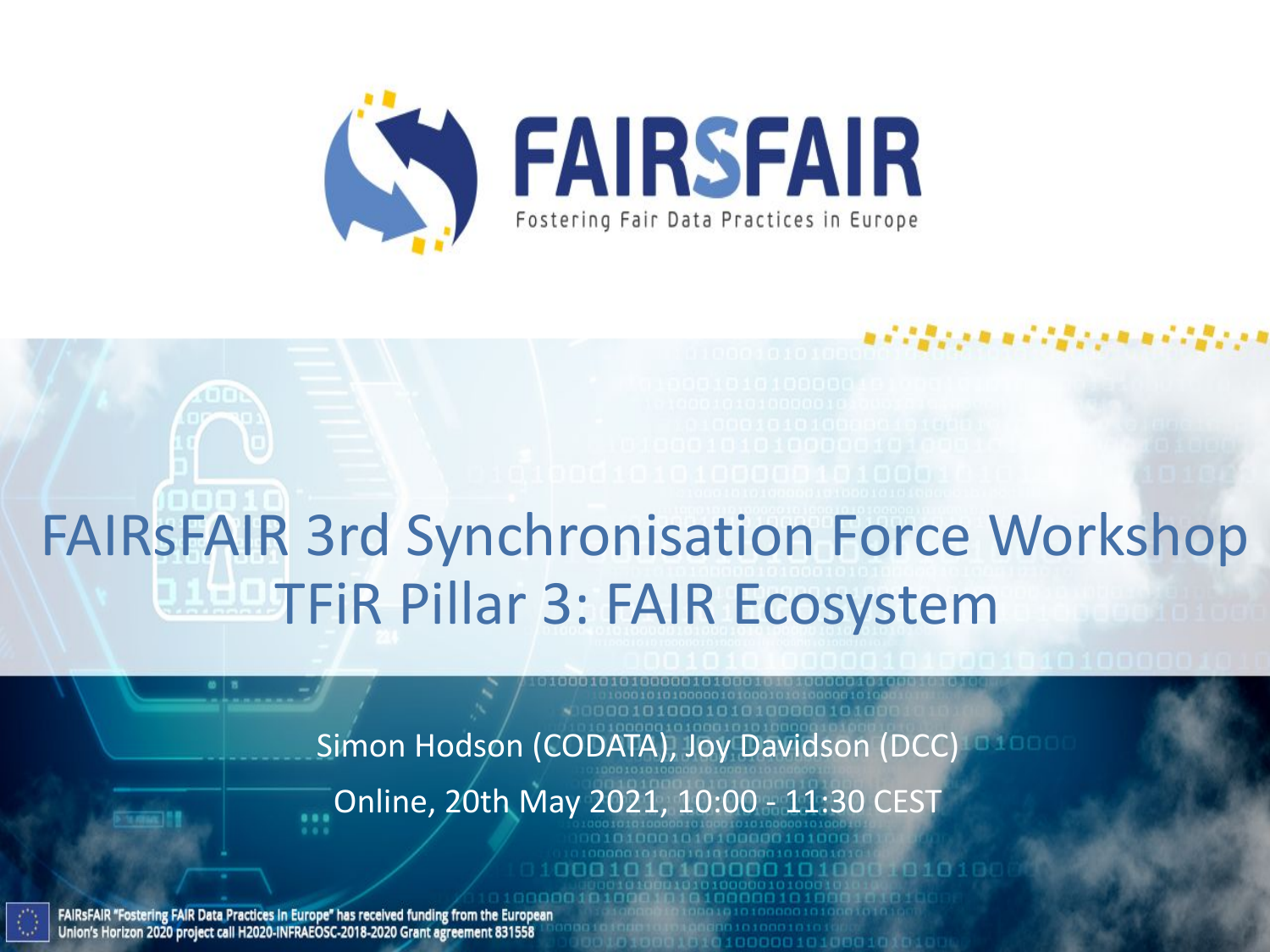

# Agenda

Welcome (5 mins)

Recommendations 7-9 (50 mins)

*Break (5 mins)* 

Recommendations 22-24 (15 mins) Whole Pillar Questions (10 mins)

Wrap-Up (5 mins)

## Resources:

- [Collaborative notes](https://docs.google.com/document/d/128N_LcRM7bPllx3EgdZovqjcSIYQyihAW-ce5YhSmZc/edit#)
- **[Spreadsheet](https://docs.google.com/spreadsheets/d/1gFm3XK4JEN5rdKEpq1HWpJM6iurckf6EByevXxR6wmE/edit?usp=sharing)**
- **[Turning FAIR into Reality](https://ec.europa.eu/info/sites/info/files/turning_fair_into_reality_1.pdf)**
- [2020 workshop report](https://www.fairsfair.eu/advisory-board/synchronisation-force)

Indication of activities per TFiR recommendation:



2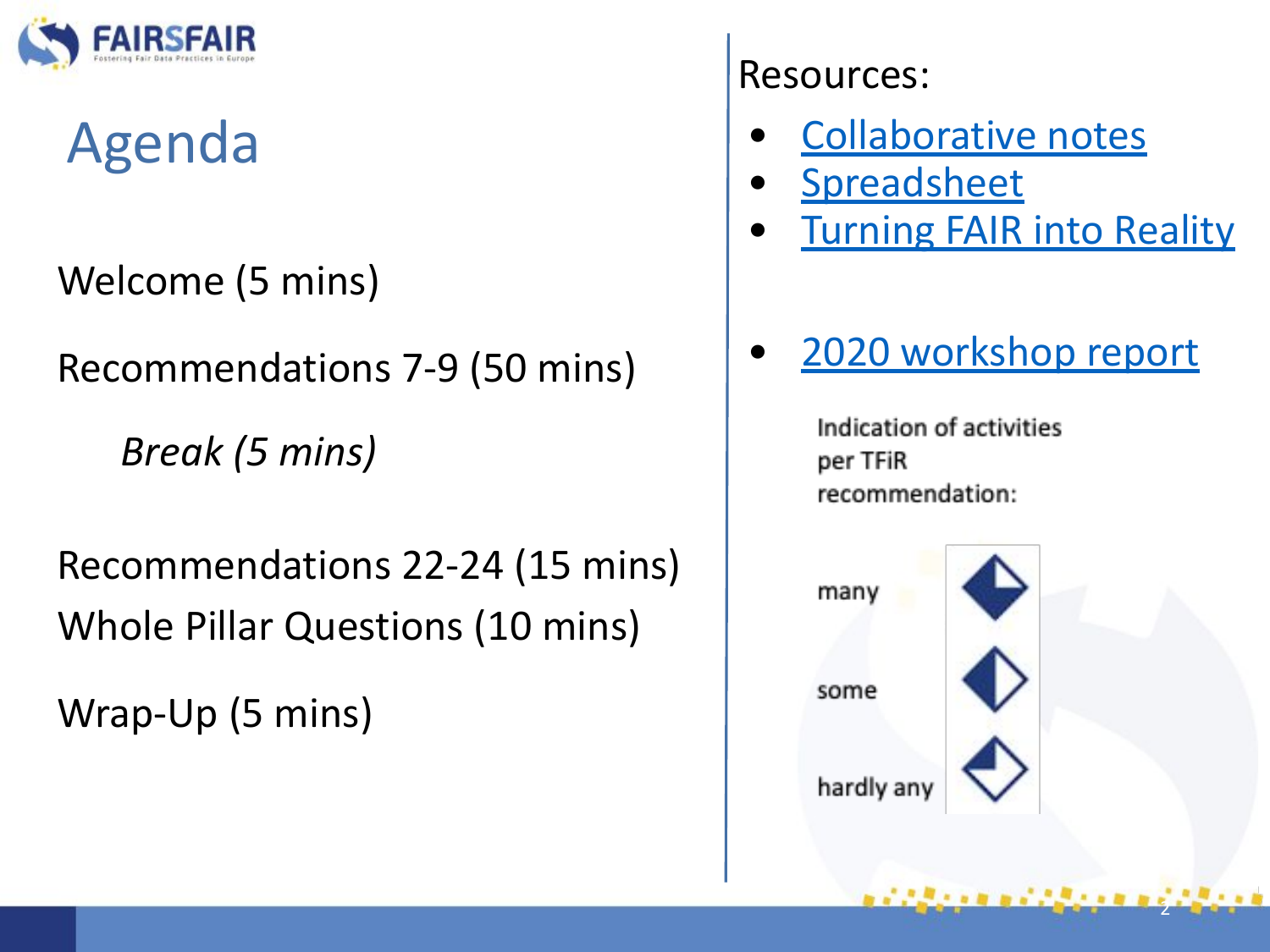

## TFiR Pillar 3: FAIR Ecosystem



- **Rec. 7: Support Semantic Technologies**
- **Rec. 8: Facilitate automated processing**
- **Rec. 9: Certify FAIR services**
- **Rec. 22: Use information held in DMPs**
- **Rec. 23: Develop components to meet research needs**

**Rec 24: Incentivise research infrastructure to support FAIR** 

アクタイトル エアクタイトル エアクタイト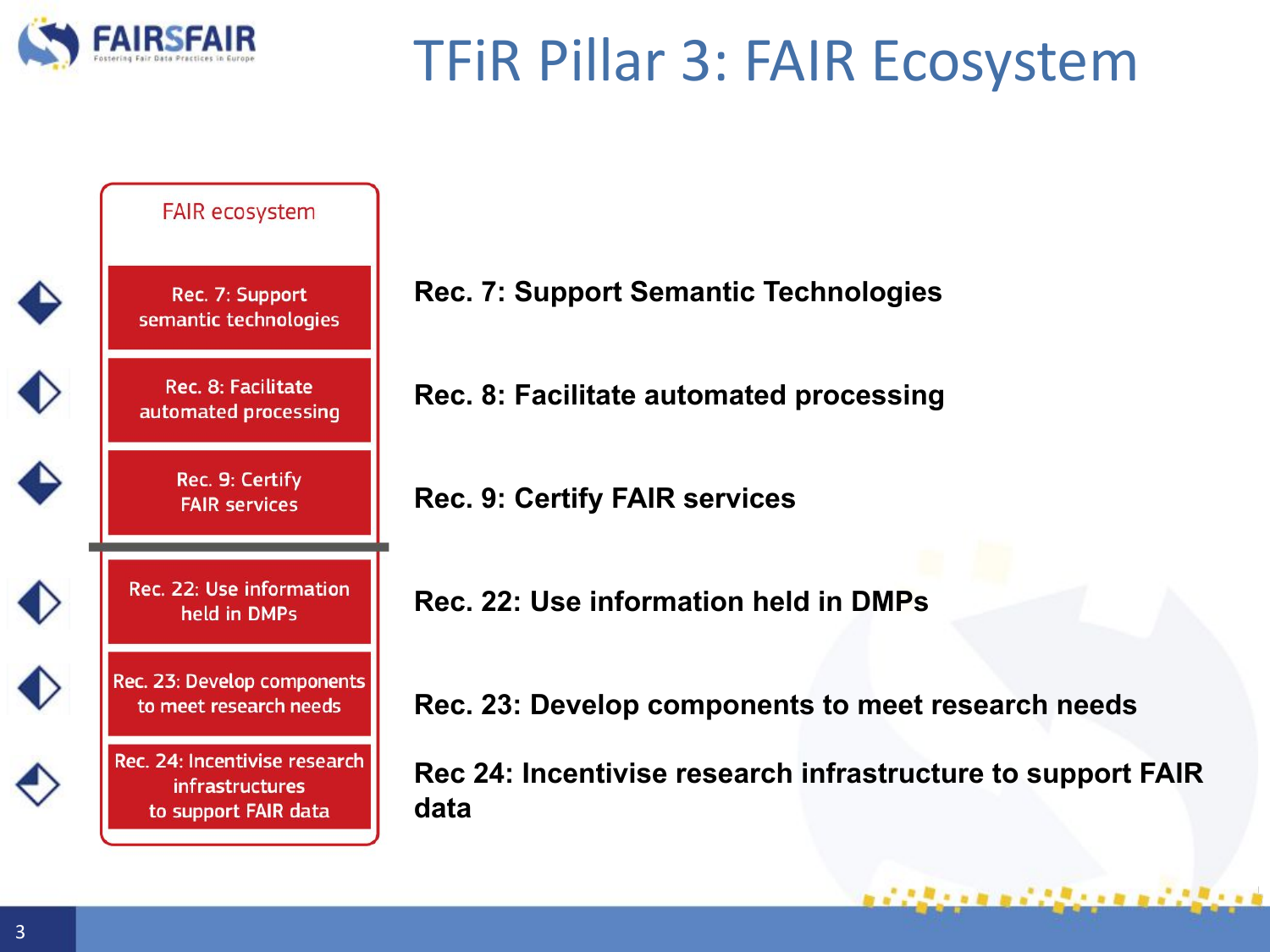

#### Rec. 7: Support semantic technologies



## **Rec. 7: Support semantic technologies**

Semantic technologies are essential for interoperability and need to be developed, expanded and applied both within and across disciplines.

**Action 7.1:** Programs need to be funded to make semantic interoperability more practical, including the further development of metadata specifications and standards, vocabularies and ontologies, along with appropriate validation infrastructure.

*Stakeholders:* Funders; Standards bodies; Coordination fora; Research communities.

**Action 7.2:** To achieve interoperability between repositories and registries, common protocols should be developed that are independent of the data organisation and structure of various services.

*Stakeholders:* Data service providers; Standards bodies.

**Action 7:3:** Field-specific approaches to expressing semantic relationships should be more closely aligned with web-scale technologies and standards.

*Stakeholders:* Research communities; Standards bodies; Coordination fora.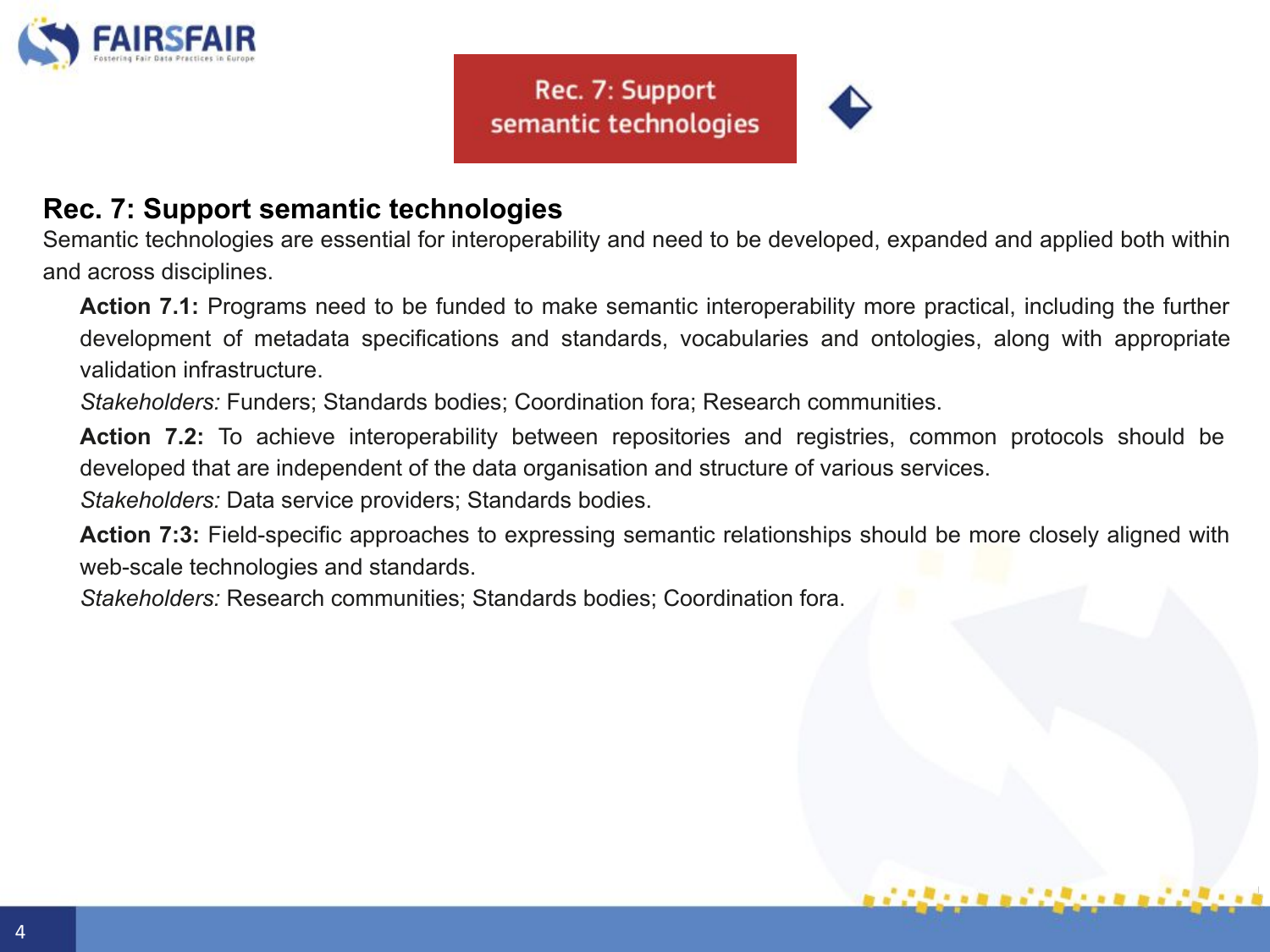

Rec. 8: Facilitate automated processing



#### **Rec. 8: Facilitate automated processing**

Automated processing should be supported and facilitated by FAIR components. This means that machines should be able to interact with each other through the system, as well as with other components of the system, at multiple levels and across disciplines.

**Action 8.1:** Automated workflows between the various components of the FAIR data ecosystem should be developed by means of coordinated activities and testbeds.

*Stakeholders:* Data service providers; Standards bodies; Coordination fora.

**Action 8.2:** Metadata standards should be adopted and used consistently in order to enable machines to discover, assess and utilise data at scale.

*Stakeholders:* Data service providers; Research communities.

**Action 8.3:** Structured discoverability and profile matching mechanisms need to be developed and tested to broker requests and mediate metadata, rights, usage licences and costs. *Stakeholders:* Data service providers.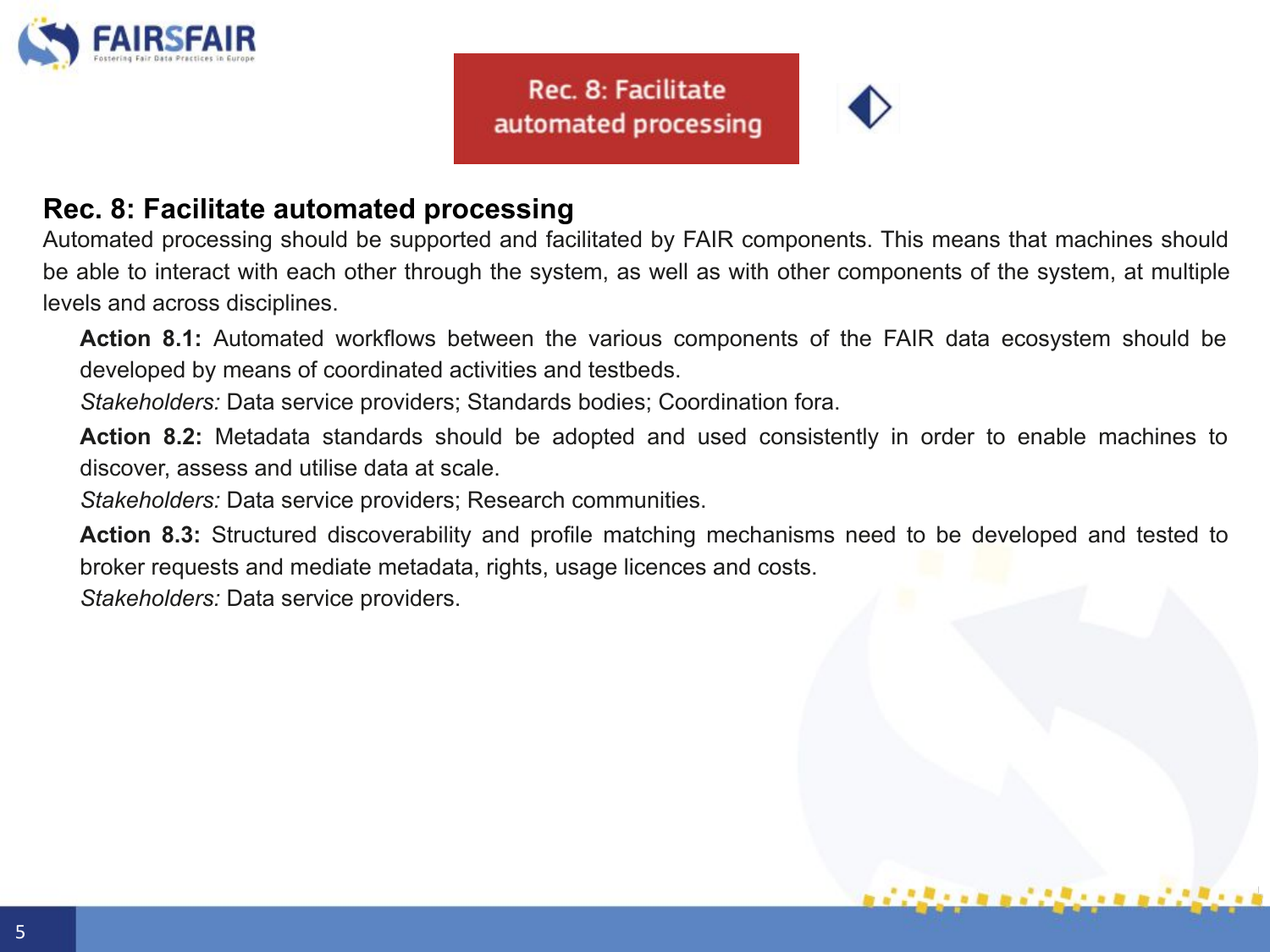

Rec. 9: Certify **FAIR services** 



i alian mendalam mendalam

#### **Rec. 9: Develop assessment frameworks to certify FAIR services**

Data services must be encouraged and supported to obtain certification, as frameworks to assess FAIR services emerge. Existing community-endorsed methods to assess data services, in particular CoreTrustSeal (CTS) for trusted digital repositories, should be used as a starting point to develop assessment frameworks for FAIR services. Repositories that steward data for a substantial period of time should be encouraged and supported to achieve CTS certification.

Action 9.1: A programme of activity is required to incentivise and assist existing domain repositories, institutional services and other valued community resources to achieve certification, in particular through CTS.

**Stakeholders**: Funders; Data service providers; Standards bodies.

Action 9.2: A transition period is needed to allow existing repositories without certifications to go through the steps needed to achieve trustworthy digital repository status. Concerted support is necessary to assist existing repositories in achieving certification. Repositories may need to adapt their services to enable and facilitate machine processing and to expose their holdings via standardised protocols.

**Stakeholders:** Data service providers; Institutions; Data stewards.

**Action 9.3:** As certification frameworks emerge for components of the FAIR data ecosystem other than repositories, similar support programmes should be put in place to incentivise accreditation and ensure data service providers can meet the required service standards.

*Stakeholders:* Funders; Data service providers; Standards bodies.

**Action 9.4:** Mechanisms need to be developed to ensure that the FAIR data ecosystem as a whole is fit for purpose, not just assessed on a per service basis.

*Stakeholders:* Coordination fora; Research communities; Standards bodies.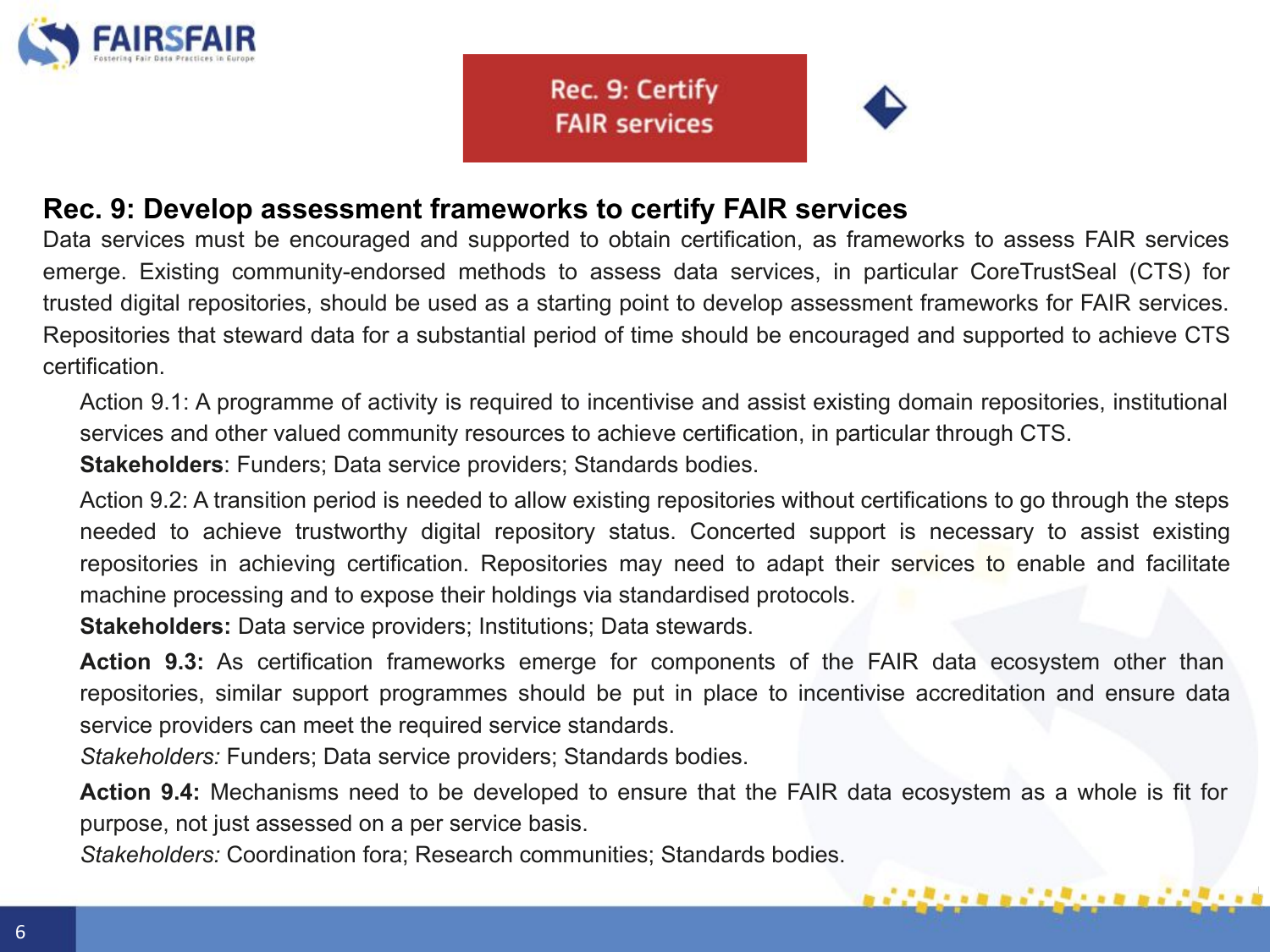

## Break (10:55 - 11:00)

i alian mendalam mendalam m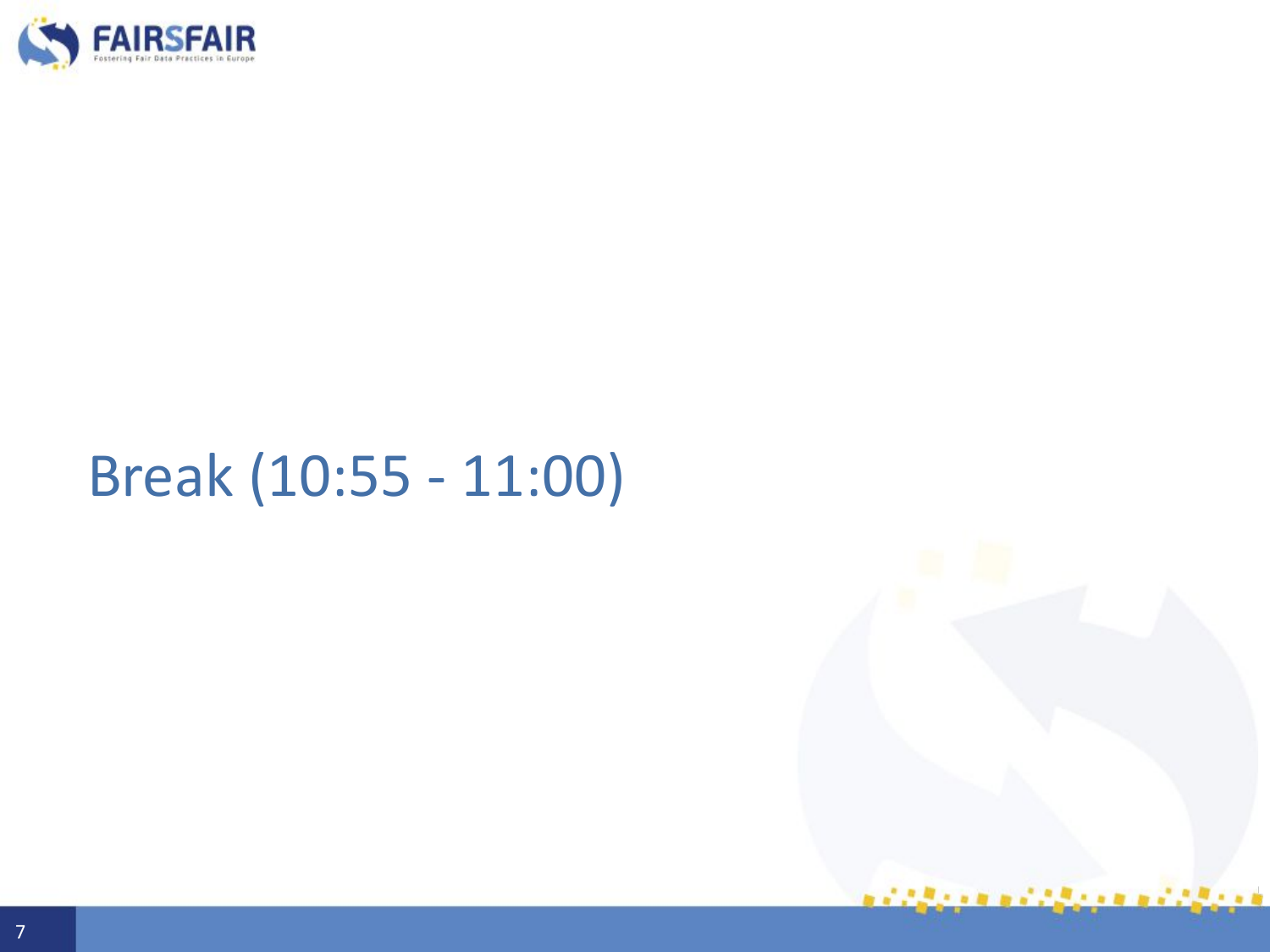

Rec. 22: Use information held in DMPs

### **Rec. 22: Use information held in Data Management Plans**

DMPs hold valuable information on the data and related outputs, which should be structured in a machine-actionable way to enhance reuse. Investment should be made in DMP standards and tools that adopt common standards and support 'active' DMPs to enable information exchange across the FAIR data ecosystem.

**Action 22.1:** DMPs should be explicitly referenced in systems containing information about research projects and their outputs. Relevant standards and metadata profiles in such systems should consider adaptations to include DMPs as a specific project output entity (rather than inclusion in the general category of research products). This is to allow them to be more easily accessed and used as project outputs, including by machines. The same should apply to all types of FAIR Digital Objects.

*Stakeholders:* Standards bodies; Coordination fora; Data service providers; Funders; Policymakers.

**Action 22.2:** A DMP standard should be developed that is extensible (e.g. Dublin Core) by discipline (e.g. Darwin Core) or by the characteristics of the data (e.g. scale, sensitivity), or the data type (specific characteristics and requirements of the encoding). *Stakeholders:* Standards bodies; Coordination fora; Data service providers.

**Action 22.3:** Work is necessary to make DMPs machine-readable and actionable. This includes the development of concepts and tools to support the creation of useful and usable data management plans tied to actual research workflows.

*Stakeholders:* Funders; Coordination fora; Data service providers; Data stewards.

**Action 22.4:** DMPs themselves should conform to FAIR principles and be Open where possible.

*Stakeholders:* Data service providers; Research communities; Funders; Policymakers.

**Action 22.5:** Information gathered from the process of implementing and evaluating DMPs relating to conformity, challenges and good practices should be used to improve practice.

*Stakeholders:* Data service providers; Funders; Research communities; Coordination fora.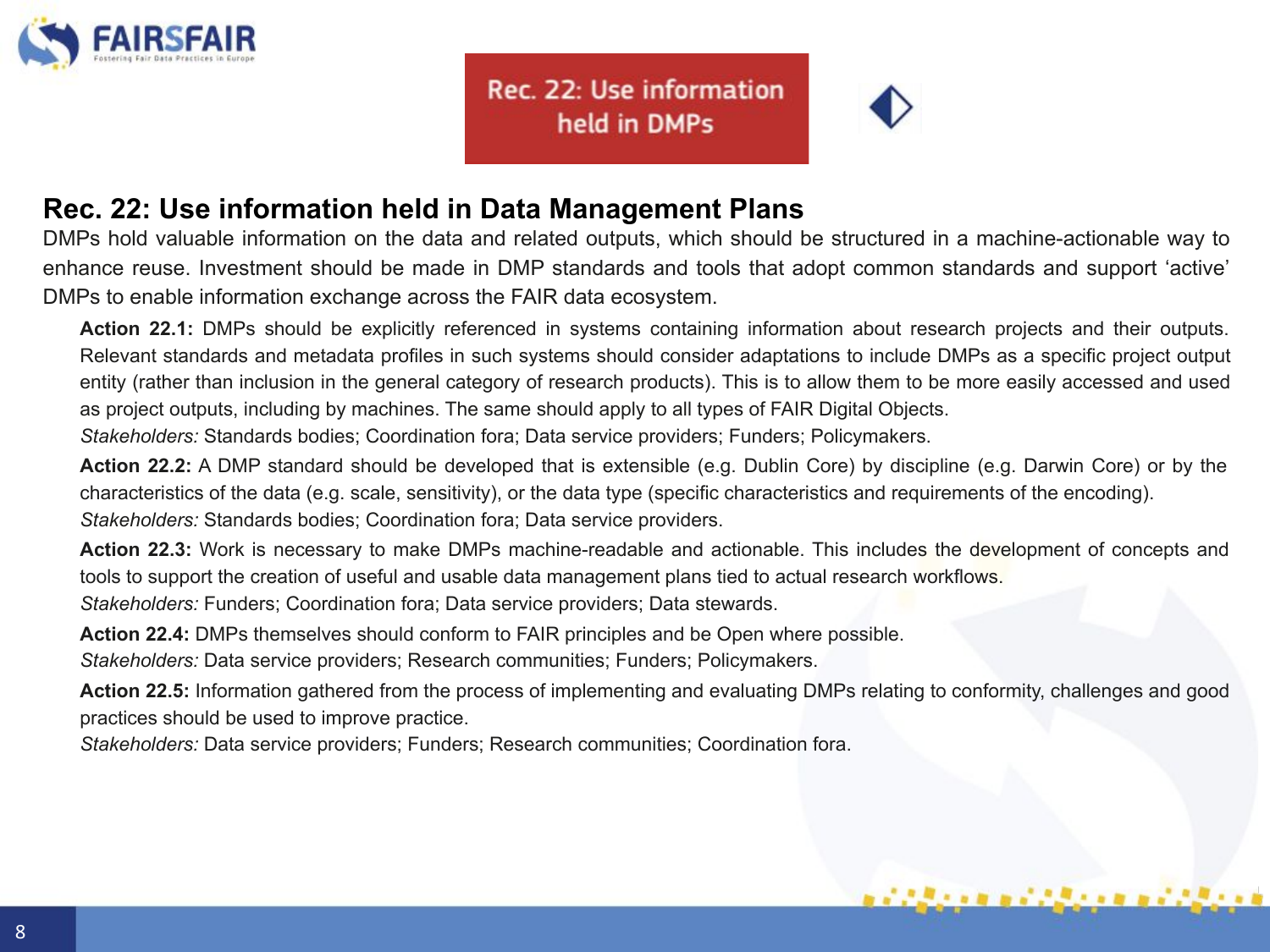

Rec. 23: Develop components to meet research needs

#### **Rec. 23: Develop FAIR components to meet research needs**

While there is much existing infrastructure to build on, the further development and extension of FAIR components is required. These tools and services should fulfil the needs of data producers and users, and be easy to adopt.

**Action 23.1:** The development of FAIR-compliant components needs to involve research communities, technical experts and other stakeholders. They should be provided with a forum for the exchange of views. *Stakeholders:* Data service providers; Research communities; Coordination fora.

**Action 23.2:** Engagement of the necessary stakeholders and experts needs to be facilitated with appropriate funding, support, incentives and training.

*Stakeholders:* Funders; Institutions.

**Action 23.3:** FAIR components will need regular iteration cycles and evaluation processes to ensure that they are fit for purpose and meet community needs.

*Stakeholders:* Data service providers; Research communities; Funders; Institutions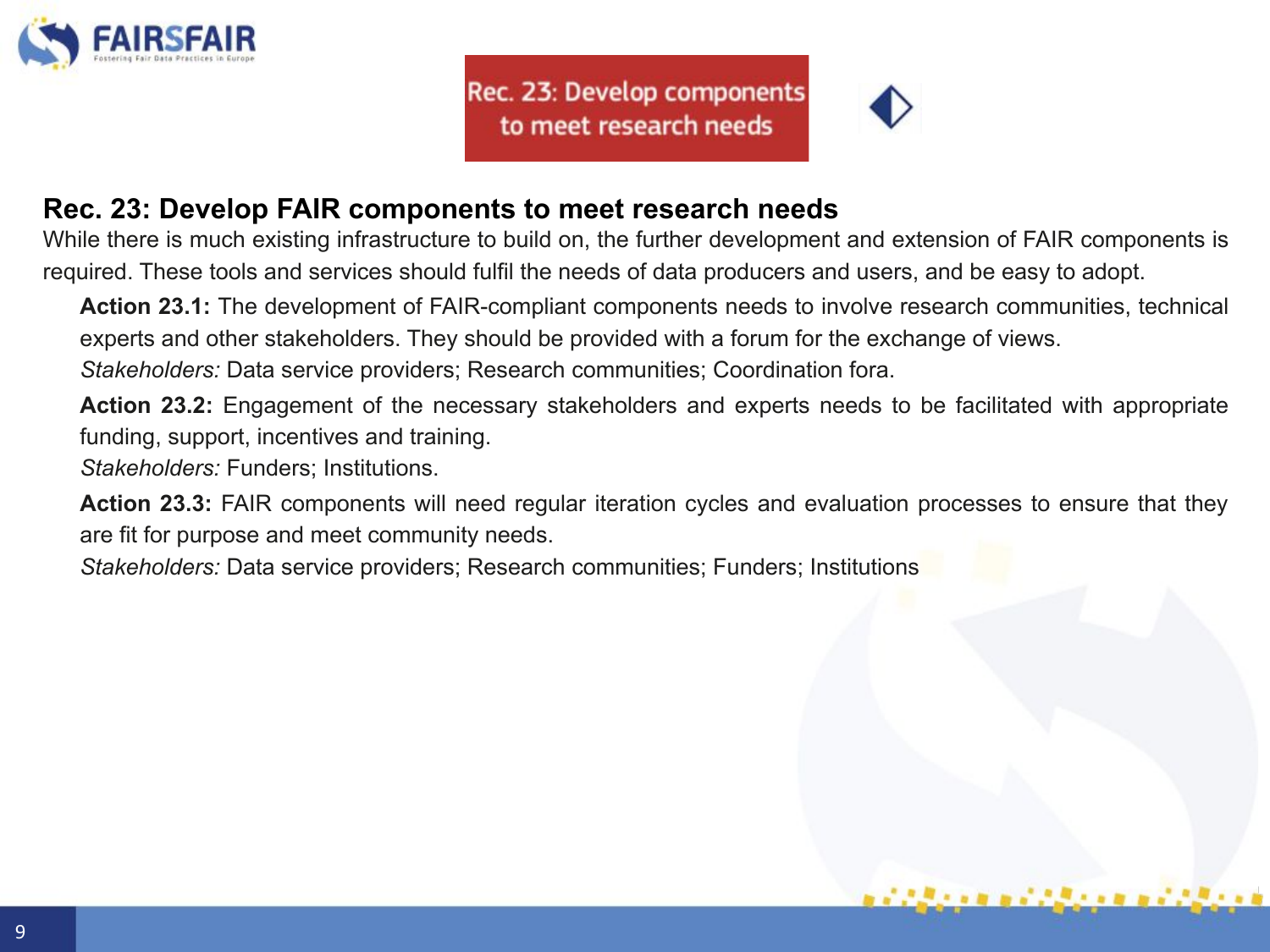

Rec. 24: Incentivise research infrastructures to support FAIR data



#### **Rec. 24: Incentivise research infrastructures and other services to support FAIR data**

Research facilities, in particular those of the ESFRI and national Roadmaps, should be incentivised to provide FAIR data by including it as a criterion in the initial and continuous evaluation process. Investments should be made strategically and consider data service sustainability.

**Action 24.1:** The metrics and criteria by which research infrastructures are assessed should reference the FAIR principles, incorporating language and concepts as appropriate, in order to align policy with implementation and to avoid confusion and dispersion of effort.

*Stakeholders:* Funders; Data service providers.

**Action 24.2:** The cost of providing FAIR services should be covered sustainably in the budgets for research infrastructures.

*Stakeholders:* Funders; Data service providers.

**Action 24.3:** A set of case study examples of FAIR data provision should be developed and provided to research facilities.

*Stakeholders:* Funders; Research communities.

**Action 24.4:** Investment in new tools, services and components of the FAIR data ecosystem must be made strategically in order to leverage existing investments and ensure services are sustainable. *Stakeholders:* Funders; Institutions.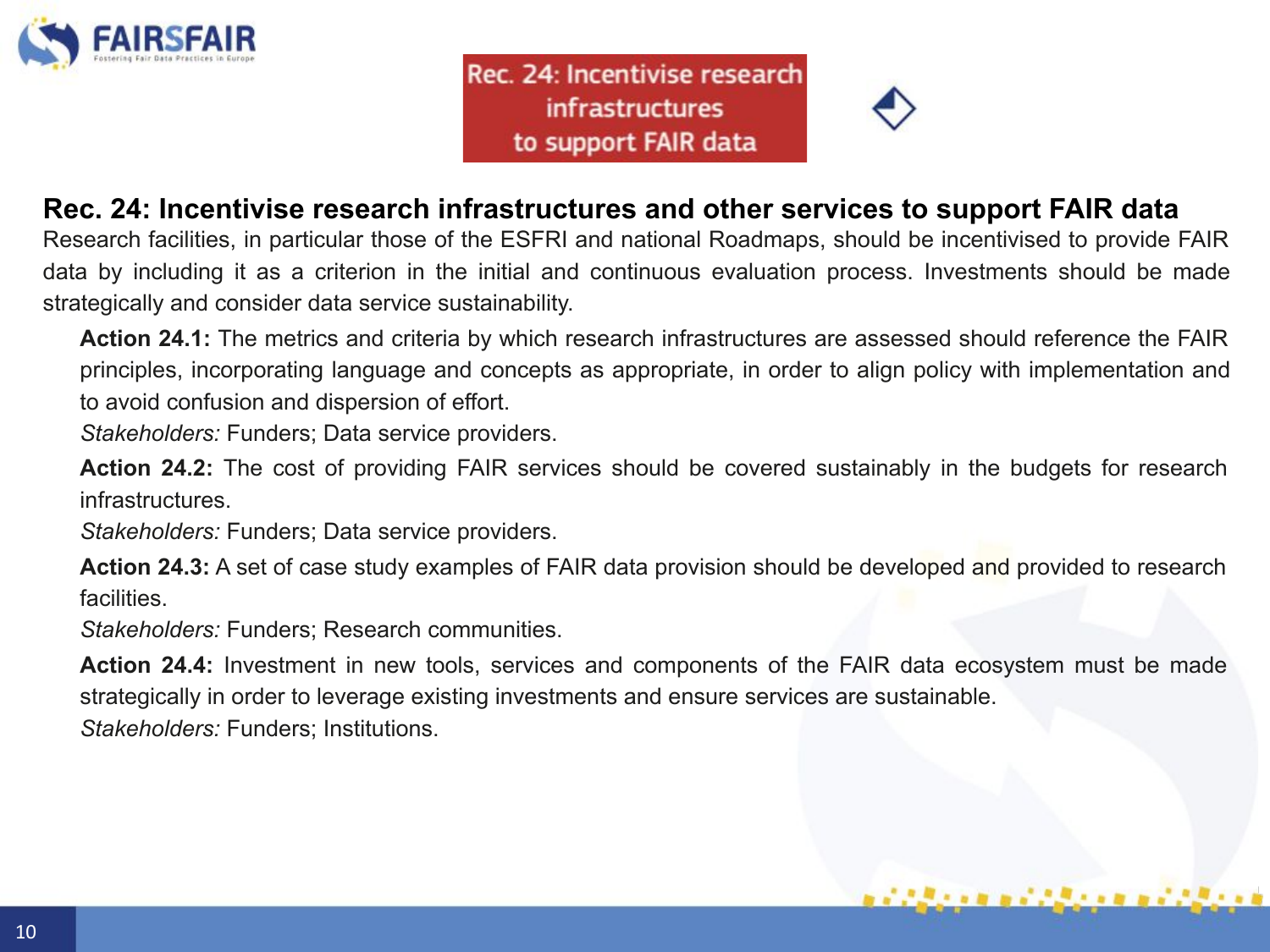

## TFiR Pillar 2: Overall Questions

What's missing in the recommendations and actions in this pillar?

11

Any recommendations not addressed?